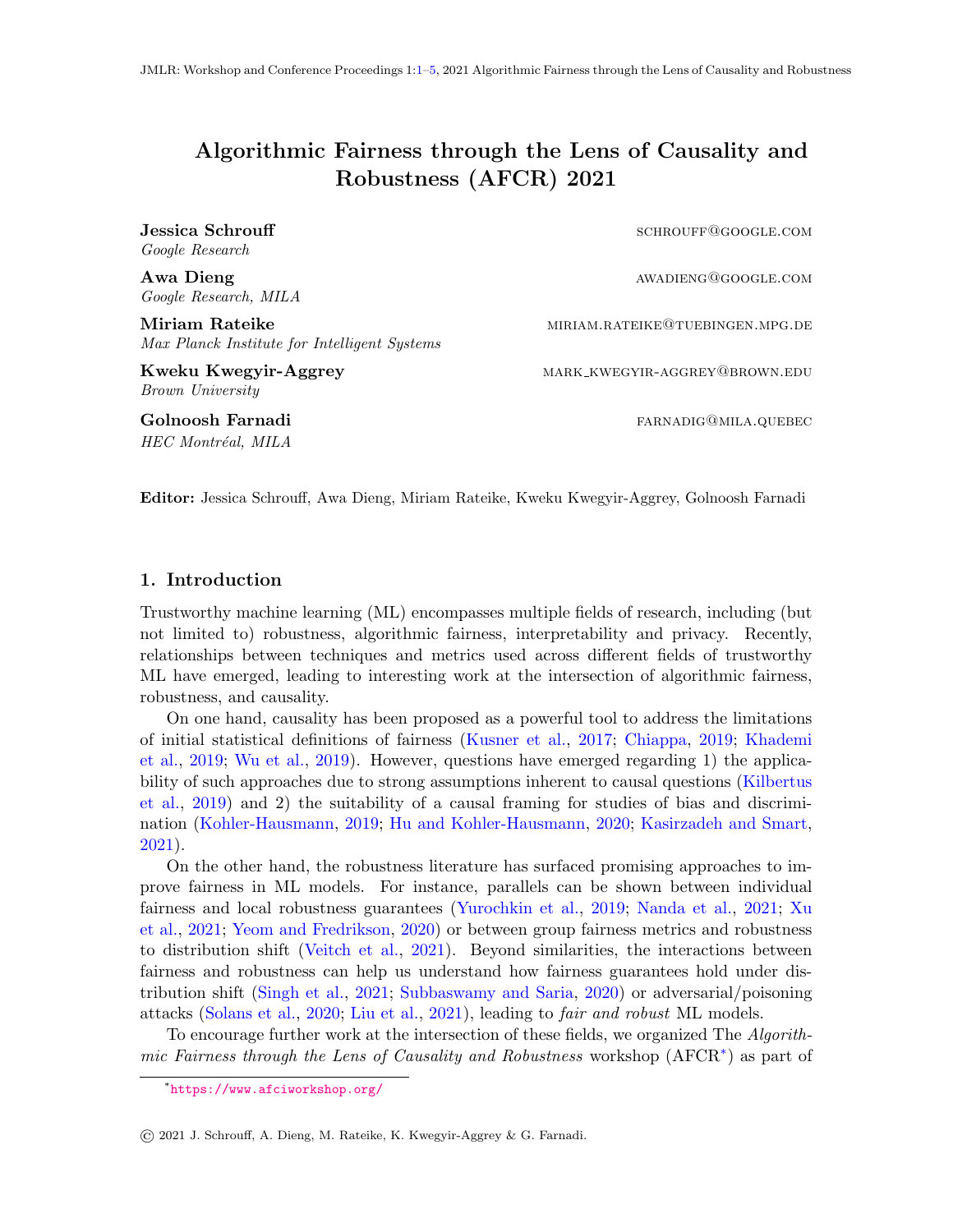the Neural Information Processing Systems (NeurIPS[†](#page-0-1) ) conference in December 2021. Our aim was to investigate how these different topics relate, but also how they can augment each other to provide better or more suited definitions and mitigation strategies for algorithmic fairness. Examples of questions we were interested in addressing at the workshop include:

- How can causally grounded fairness methods help develop more robust fairness algorithms in practice?
- What is an appropriate causal framing in studies of discrimination?
- How do approaches for adversarial/poisoning attacks target algorithmic fairness?
- How do fairness guarantees hold under distribution shift?

# 2. Workshop

The AFCR workshop was held as a NeurIPS workshop on December 13th, 2021. In accordance with the virtual format of the conference, the program consisted in a mix of pre-recorded and live events.

## 2.1. Program

AFCR 2021 featured invited talks by Elias Bareinboim (Columbia University), Rumi Chunara (New York University), Silvia Chiappa (DeepMind), Isabel Valera (Saarland University), Aditi Raghunathan (UC Berkeley) and Hima Lakkaraju (Harvard University), six spotlight talks from authors of papers accepted at the venue, a panel discussion with Been Kim (Google Research), Ricardo Silva (University College London), Solon Barocas (Microsoft Research) and Rich Zemel (University of Toronto), two poster sessions and roundtable discussions. The latter consisted in live discussions between invited researchers of mixed seniority and workshop attendees, held virtually. They engaged more than 50 researchers and covered the following themes:

- Causality for fairness. Invited researchers: Issa Kohler-Haussman (Yale University), Matt Kusner (University College London), Maggie Makar (University of Michigan) and Ioana Bica (University of Oxford).
- Robustness for fairness. Invited researchers: Silvia Chiappa (DeepMind), Alexander D'Amour (Google Research) and Elliot Creager (University of Toronto).
- General fairness. Invited researchers: Isabel Valera (Saarland University), Ulrich A¨ıvodji (ETS Montr´eal), Keziah Naggita (Toyota Technological Institute at Chicago) and Stephen Pfohl (Stanford University).
- Ethics. Invited researchers: Luke Stark (University of Western Ontario), Irene Chen (Massachusetts Institute of Technology) and Lizzie Kumar (Brown University).

<sup>†</sup> <https://neurips.cc/>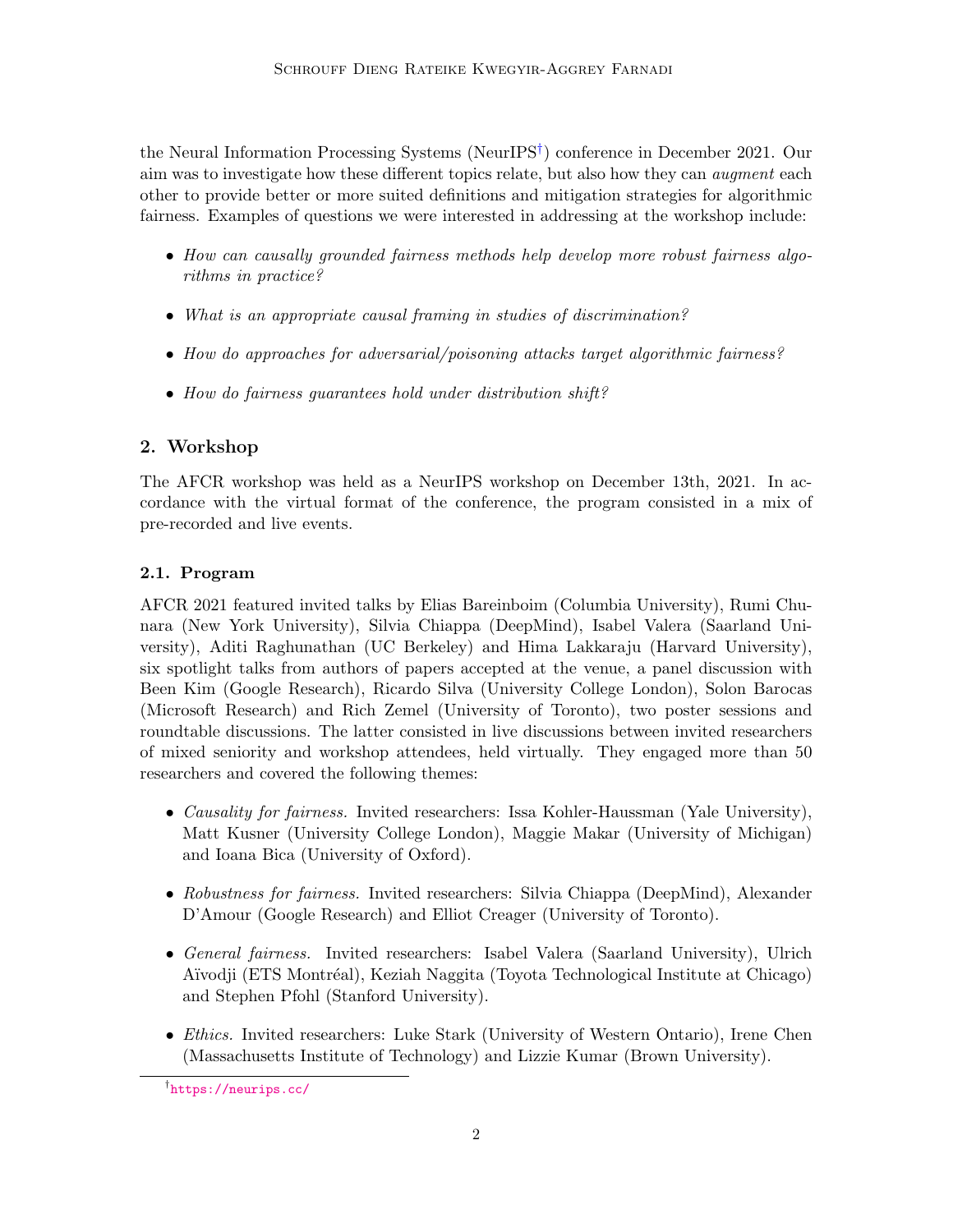#### 2.2. Contributed papers

AFCR received 25 viable submissions, which were sent for peer reviewing. All papers received at least 3 reviews, which led to the acceptance of 16 works (acceptance rate: 64%). Among them, 5 papers were related to the use of causal methods for fairness, 4 works discussed the intersection of fairness and robustness, and 7 described applications, mitigation techniques or metrics for fairness. Among the selected works, 8 papers were considered for inclusion in the Proceedings, with the authors of 4 works choosing to do so. All contributed works were presented as posters during the conference, and were included in the live stream through pre-recorded 3 minutes video summaries. A 1-page abstract submission was also implemented on a rolling deadline, leading to 1 additional poster presented at the conference (out of 3 submissions).

### 3. Themes and open questions

Among the common themes during the workshop, the attendees discussed how sensitive attributes represent social constructs and the difficulties related to obtaining good proxies to assess the impact of machine learning on different subgroups of the population. In addition, the attendees questioned how the field can move beyond fairness metrics and audits, towards societal interventions that would lead to fair and/or equitable outcomes. The attendees also discussed at length how more effort needs to happen before we can see a practical impact of causal methods. Finally, they discussed different definitions of 'robustness' and how evaluation and mitigation techniques with regards to robustness depended on the data that was available. We leave with a set of open questions, that we hope to address in future editions:

- How should we model sensitive attributes?
- How can the ML community contribute to societal remedies of unfairness?
- How can we bring causal advances with its assumptions to practice?
- How can we ensure reliable models, decisions, explanations?

### 4. Acknowledgments

As AFCR organizers, we would like to thank all the invited speakers, panelists and roundtable researchers, as well as all the authors who contributed materials to the workshop. In addition, 46 reviewers contributed their time to ensure the quality of the workshop content. In alphabetical order, they are: Aboli Marathe (Pune Institute of Computer Technology, Symbiosis Centre for Applied Artificial Intelligence(SCAAI)), Akshayvarun Subramanya (UMBC), Alexander D'Amour (Google Brain), Amin Nikanjam (Université de Montréal), Anshuman Chhabra (UC Davis), Aria Khademi (Ford Motor Company), Arun Raja (Institute for Infocomm Research, A\*STAR), Babak Salimi (Unievristy of California at San Diego), Candice Schumann (Google), Carolyn Ashurst (Alan Turing Institute), David Watson (University College London), Eli Sherman (Johns Hopkins University), Elizabeth Kumar (Brown University), Elliot Creager (University of Toronto), Flavien Prost (Google),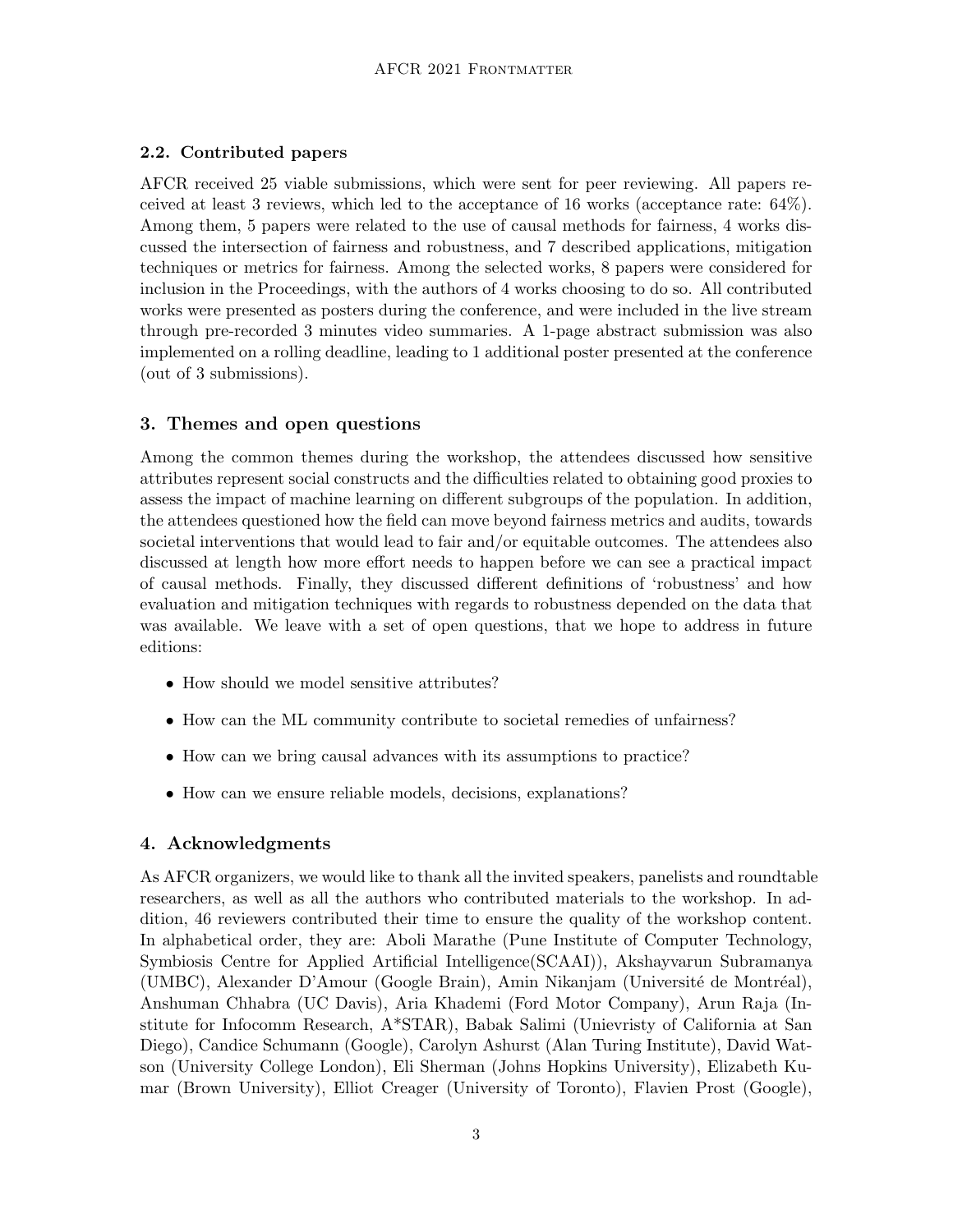Grace Abuhamad (ServiceNow), Hadis Anahideh (University of Illinois at Chicago), Ibrahim Alabdulmohsin (Google Research), Jeremiah Liu (Harvard University), Jessica Dai (Arthur AI), Julius Adebayo (MIT), Julius von Kügelgen (MPI for Intelligent Systems, Tübingen, University of Cambridge), Kai-Wei Chang (UCLA), Krikamol Muandet (Max Planck Institute for Intelligent Systems), Krystal Maughan (ServiceNow), Laurent Charlin (HEC Montreal and Mila), Logan Stapleton (University of Minnesota), Maggie Makar (MIT), Malik Altakrori (McGill University), Megha Srivastava (Stanford), Minyechil tefera (symbiosis international university), Miruna Clinciu (Edinburgh Centre for Robotics), Negar Rostamzadeh (Google), Nenad Tomasev (DeepMind), Ricardo Silva (University College London), Roy Adams (Johns Hopkins University), Sahil Verma (University of Washington), sainyam galhotra (UMass Amherst), Samuel Dooley (University of Maryland), Sanghamitra Dutta (JP Morgan), Sarah Brown (Brown University), Sarah Tan (Facebook), Shubham Singh (University of Illinois at Chicago), Soumye Singhal (Mila, University of Montreal), Sunhee Hwang (LG Uplus) and Vedant Nanda (University of Maryland, College Park).

Importantly, we would like to thank the NeurIPS workshop Chairs Ndapa Nakashole, Anna Goldenberg, Sanmi Koyejo and Tristan Naumann, as well as Brian Nettleton, Terri Auricchio, Anastasia Kozitsyna and Viet Lai for their technical support. Finally, we thank Deborah Dormah Kanubala (Saarland University), Maryam Molamohammadi (MILA), Nisha George (Saarland University) and Priyanka Upadhyay (Saarland University) for their volunteer work during the workshop.

#### References

- <span id="page-3-0"></span>Silvia Chiappa. Path-specific counterfactual fairness. Proceedings of the AAAI Conference on Artificial Intelligence, 33(01):7801–7808, Jul. 2019. doi: 10.1609/aaai.v33i01.33017801. URL <https://ojs.aaai.org/index.php/AAAI/article/view/4777>.
- <span id="page-3-4"></span>Lily Hu and Issa Kohler-Hausmann. What's sex got to do with machine learning? In Proceedings of the 2020 Conference on Fairness, Accountability, and Transparency, pages 513–513, 2020.
- <span id="page-3-5"></span>Atoosa Kasirzadeh and Andrew Smart. The use and misuse of counterfactuals in ethical machine learning. FAccT '21, page 228–236, New York, NY, USA, 2021. Association for Computing Machinery. ISBN 9781450383097. doi: 10.1145/3442188.3445886. URL <https://doi.org/10.1145/3442188.3445886>.
- <span id="page-3-1"></span>Aria Khademi, Sanghack Lee, David Foley, and Vasant Honavar. Fairness in algorithmic decision making: An excursion through the lens of causality. In The World Wide Web Conference, pages 2907–2914, 2019.
- <span id="page-3-2"></span>N. Kilbertus, P. J. Ball, M. J. Kusner, A. Weller, and R. Silva. The sensitivity of counterfactual fairness to unmeasured confounding. In Proceedings of the 35th Conference on Uncertainty in Artificial Intelligence (UAI), page 213. AUAI Press, July 2019. URL <http://auai.org/uai2019/proceedings/papers/213.pdf>.
- <span id="page-3-3"></span>Issa Kohler-Hausmann. Eddie murphy and the dangers of counterfactual causal thinking about detecting racial discrimination. 113 Nw. U. L. Rev. 1163,